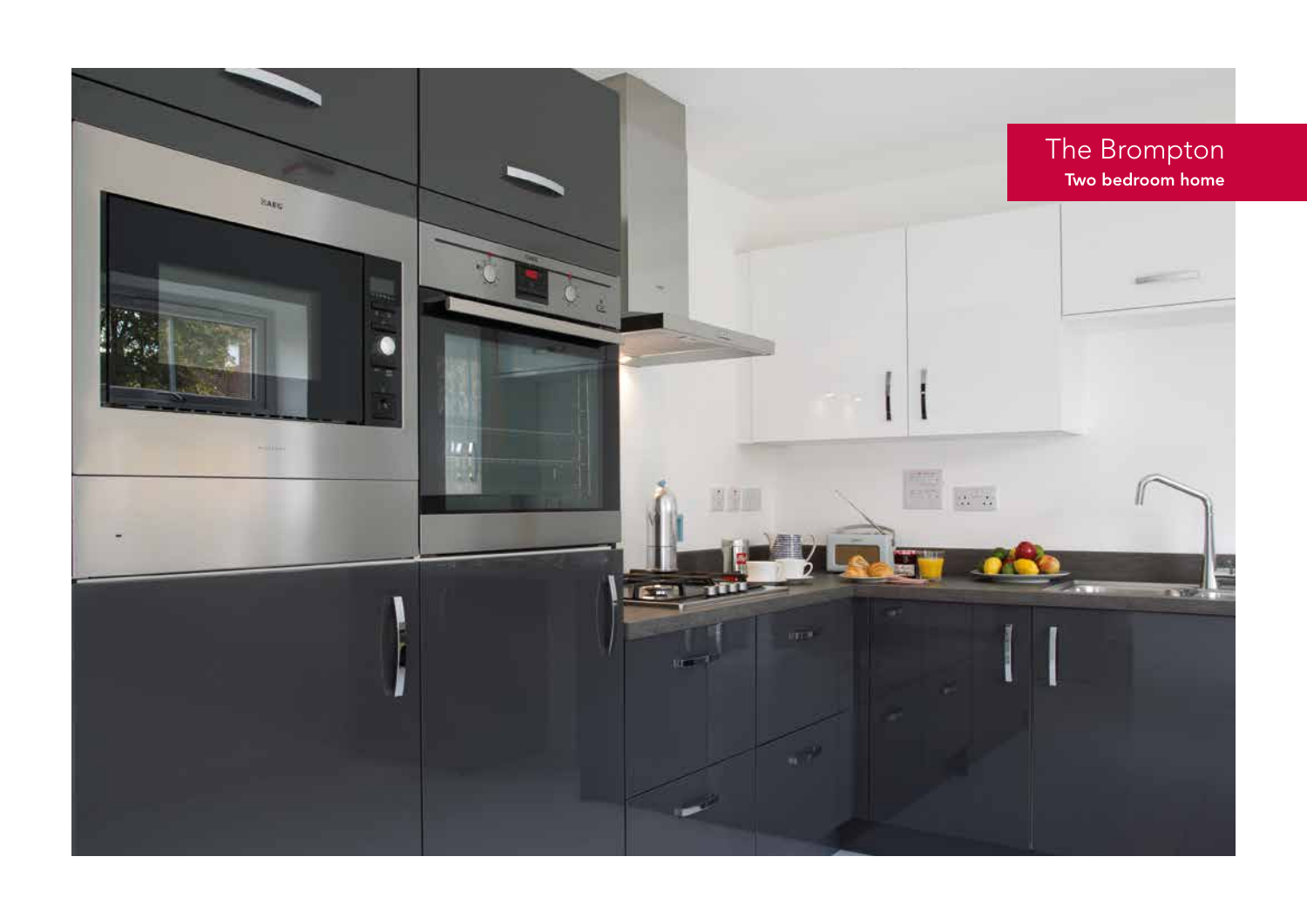Designed for maximum impact, the Brompton is one half of an impressive double fronted property. From the outside, it's a seamless grand design. Inside, it's a beautifully proportioned space.

> **CONSUMER CODE**

**Help to Buy** 

Enter through the main door into a hall (with cloakroom) and discover that downstairs is divided into two light and airy main areas.

The modern fitted kitchen has a large bay window - an ideal dining space, the lounge is at the rear with double doors opening into the garden.

Similarly upstairs, the layout is beautifully balanced with two generous sized bedrooms on either side of the landing. The bathroom is fully fitted with your choice of tiles and includes an over-bath shower fitting.

The Brompton ticks all the boxes for maximum use of area and low maintenance living, whilst looking very palatial indeed.

This is a CGI illustration of the Brompton house type. Please note that homes may differ from this illustration. For example, they may be handed (a reversed layout) and may be detached, semi-detached or terraced. Construction materials may also differ, including the roof tile colour, render or paved areas. Detailed plans and specifications are available for each plot and customers are asked to discuss this with the Sales Team when reserving their home.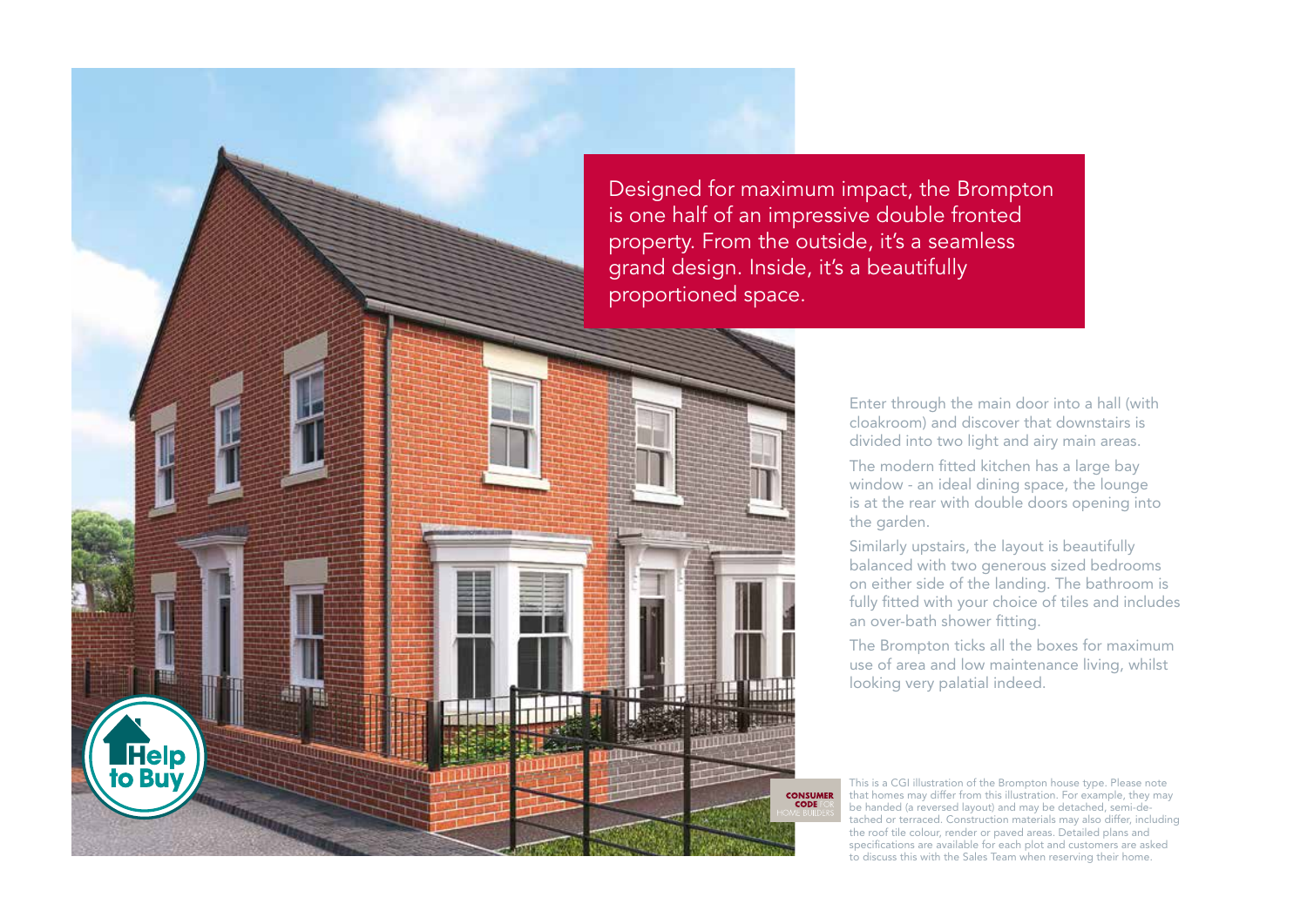

Our smaller homes are big on features. We pay the same attention to all our new homes so you can be sure of a space that fits around you and your lifestyle.



Dine in style Enjoy the view while you cook and dine in the front facing kitchen / diner.





Double patio doors from the lounge to the rear garden.

## Customise your start to the day

Wake up and walk in to your own designer bathroom designed by you, that is. Your choice of tiles.



Double the space It's rare to find a two bed home with such generous proportions.